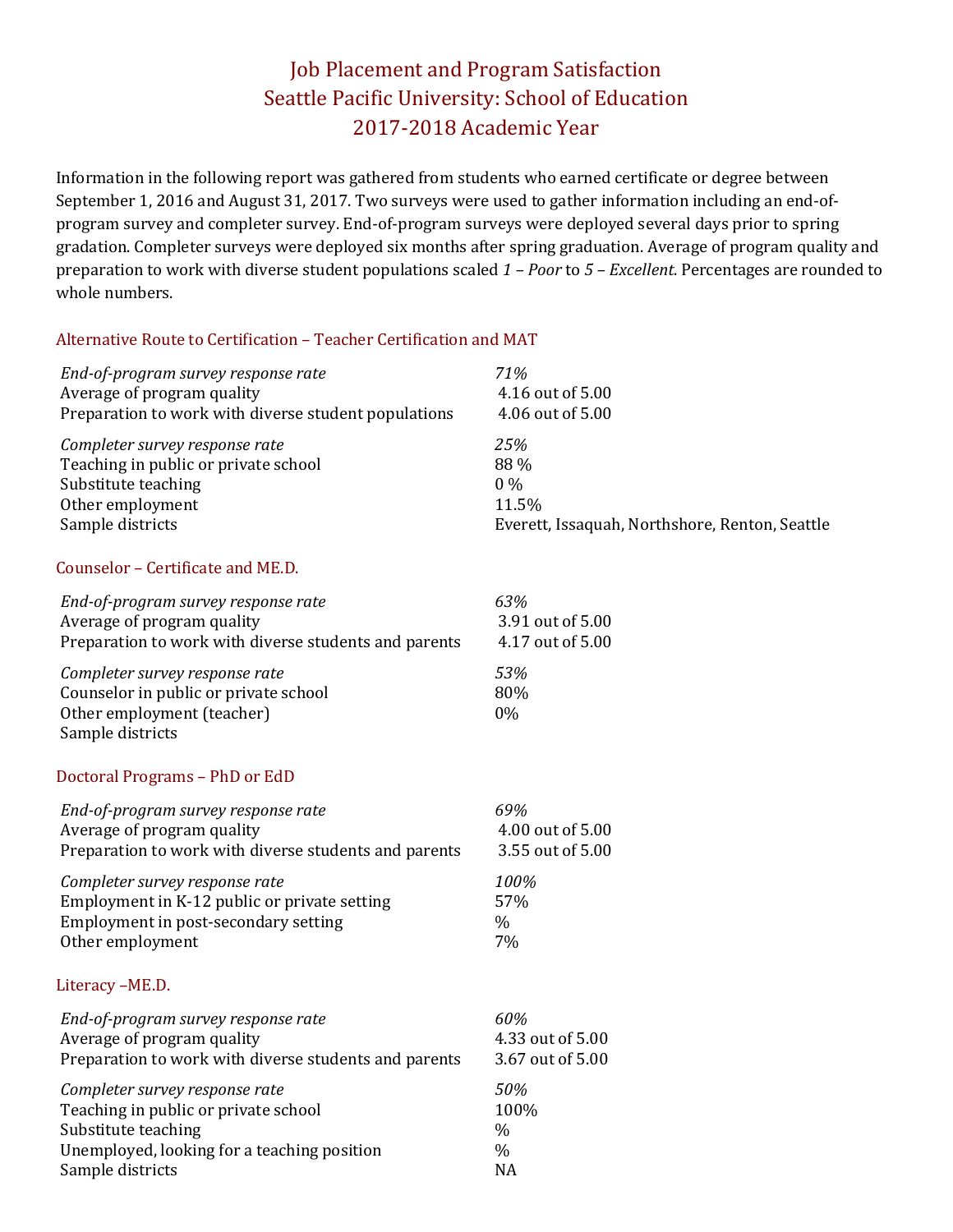### Master of Arts in Teaching – Teacher Certification and MAT

| End-of-program survey response rate                  | 83%                                              |
|------------------------------------------------------|--------------------------------------------------|
| Average of program quality                           | 4.10 out of 5.00                                 |
| Preparation to work with diverse student populations | 3.83 out of 5.00                                 |
| Completer survey response rate                       | 67%                                              |
| Teaching in public or private school                 | 73%                                              |
| Substitute teaching                                  | 3.8%                                             |
| Other employment                                     | 23\%                                             |
| Sample districts                                     | Bellevue, Clover Park, Edmonds, Issaquah, Tahoma |

## Master in Teaching Math and Science – Teacher Certification and MTMS

| End-of-program survey response rate<br>Average of program quality<br>Preparation to work with diverse student populations | 2%<br>4.25/4.33 out of 5.00<br>3.58/3.67 out of 5.00 |
|---------------------------------------------------------------------------------------------------------------------------|------------------------------------------------------|
| Completer survey response rate                                                                                            | 2%                                                   |
| Teaching in public or private school                                                                                      | 93%                                                  |
| Substitute teaching                                                                                                       | $0\%$                                                |
| Other employment                                                                                                          | $7\%$                                                |
| Sample districts                                                                                                          | Issaquah, Lake Washington, Monroe, Renton, Seattle   |

### Principal or Program Administrator– Certificate and ME.D.

| End-of-program survey response rate                                                                                                             | 73%                                         |
|-------------------------------------------------------------------------------------------------------------------------------------------------|---------------------------------------------|
| Preparation as a result of coursework                                                                                                           | 4.36 out of 5.00                            |
| Preparation as a result of internship experiences                                                                                               | 4.32 out of 5.00                            |
| Completer survey response rate No data<br>Administrator in public or private school<br>Teacher<br>TOSA, school psychologist<br>Sample districts | %<br>$\frac{0}{0}$<br>$\%$<br>$\frac{0}{0}$ |
| School Executive Leadership - Certificate                                                                                                       |                                             |
| End-of-program survey response rate                                                                                                             | 60%                                         |
| Courses and course sequence                                                                                                                     | 3.67 out of 5.00                            |
| Field Experience/Internship                                                                                                                     | 4.67 out of 5.00                            |
| Completer survey response rate No data<br>Central office administrator in public school<br>Principal<br>Other employment<br>Sample districts    | %<br>$\%$<br>$\frac{0}{0}$<br>$\frac{0}{0}$ |
| Teacher Leadership - ME.D.                                                                                                                      |                                             |
| End-of-program survey response rate                                                                                                             | 67%                                         |
| Average of program quality                                                                                                                      | 4.33 out of 5.00                            |
| Facilitate understanding of culture and diversity                                                                                               | 4.50 out of 5.00                            |
| Completer survey response rate                                                                                                                  | 35%                                         |
| Teaching in public or private school                                                                                                            | 100%                                        |
| Substitute teaching                                                                                                                             | $\frac{0}{0}$                               |
| Other employment                                                                                                                                | $\frac{0}{0}$                               |
| Sample districts                                                                                                                                | Mercer Island, University Place, Edmonds    |